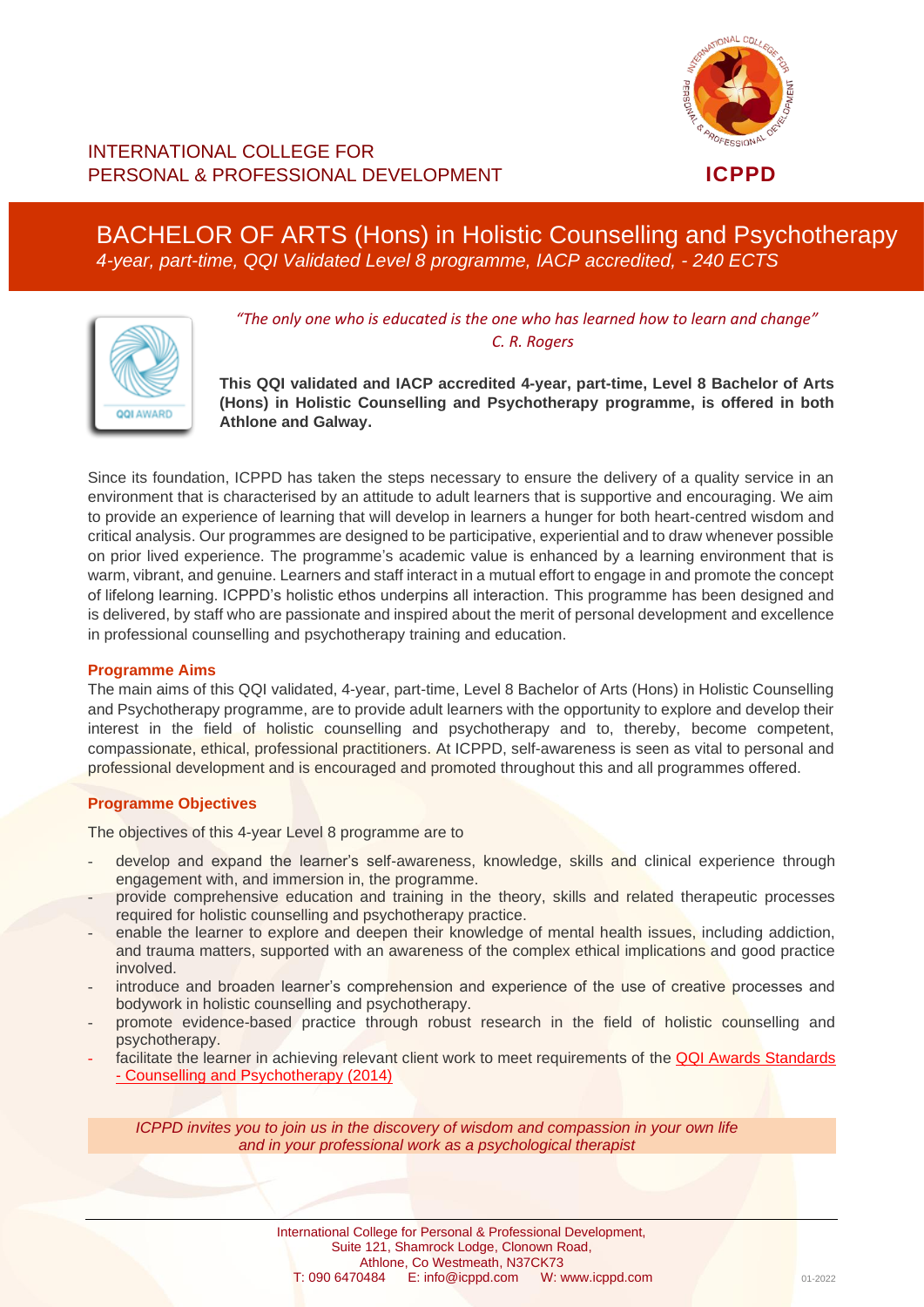



# **Learning Outcomes**

The programme aims and learning outcomes provide adult learners with the opportunity to explore and develop their interest in the field of holistic counselling and psychotherapy and to, thereby, develop into competent, compassionate, ethical, professional practitioners. A full list of the programme learning outcomes for this Bachelor of Arts (Hons) in Holistic Counselling and Psychotherapy, are provided on the programme page on the ICPPD website [\[www.icppd.com\]](http://www.icppd.com/)

# Who should consider this degree course?

- Persons who wish to embark on a career in counselling and psychotherapy.
- Persons who are seeking a recognised academic qualification.
- Those who have completed a course of study, or experienced profound personal insights, and yearn for greater knowledge, structure and experiences leading to a professional qualification.
- Anyone seeking an integrated holistic understanding of the human condition, intimacy, and meaning in life.
- Any person who wants to expand and deepen their communication skills to enhance their current professional and personal life.

# **Programme Admission Information**

# Entry Requirements

Application is limited to mature learners who have evidence of a minimum of ONE of the following:

- 1. Being a professional working in the field, or related disciplines
- 2. Being able to demonstrate a level of maturity of being able to reflect on their personal development experience (evidenced through a portfolio of prior learning, personal development, life experience, community work, etc.)
- 3. Successful completion of an Introduction to Counselling and Psychotherapy programme or equivalent
- 4. Successful completion of an Irish Leaving Certificate (with 5 O6/H7s (ord pass), including English and Maths), or equivalent.

Applicants are also required to have appropriate IT skills and English to facilitate their engagement with the programme and have a computer with internet access to facilitate some online delivery of programmes if scheduled.

ICPPD is responsible for ensuring learners' ongoing **Fitness to Practice**, in terms of health, behaviour and character. Therefore, progression is at the discretion of the College.

# Application

Entry is by submission of an Application Form and all applicants are subject to interview.

All participants on this programme will be required to undertake National Vetting procedures (Form NVB1) prior to commencing their Clinical Practice.

**NOTE:** Health screening may additionally be required.

# Duration/Delivery

4 years, part-time, delivered every second weekend during the academic year: Saturday and Sunday (9.30am-5.00pm). Clinical Practice support may be scheduled on a Friday evening.

**Please Note:** There may also be 2 course/progression meetings on a week-day; these dates will be identified to learners on their timetable at the commencement of each academic year.

## • Health professionals and human service providers such as doctors, complementary medical therapists, nurses, teachers, gardaí, allied health professionals, ambulance officers, solicitors and others who are interacting with the public daily and wish to improve their interpersonal skills and self-awareness.

- Those who seek a high level of skills which are effective in stimulating and supporting transformative change and community building.
- Mature persons who are seeking to gain personal development, transformative knowledge and communication skills.

## Fees

Fees for this programme are comparative to those for similar programmes delivered nationwide.

Year 1: €4,250 Year 2: €4,250

Year 3: €4,250

Year 3: €4,250\*

Fees may increase in line with GDP. \* *Please note that an additional QQI Certification Fee of €200 also applies in the final year*

**Payment plan options are** available for learners – please contact accounts@icppd.com for more information.

Please note that there are also additional costs for mandatory associated programme activities.

# Venue(s)

- ATHLONE: Coláiste Chiaráin Summerhill, N37 AH97
- GALWAY: SCCUL Enterprise Centre, *Ballybane*, H91RH32.

# **Commencement**

For specific commencement dates and delivery times, per venue, refer to [www.icppd.com](http://www.icppd.com/)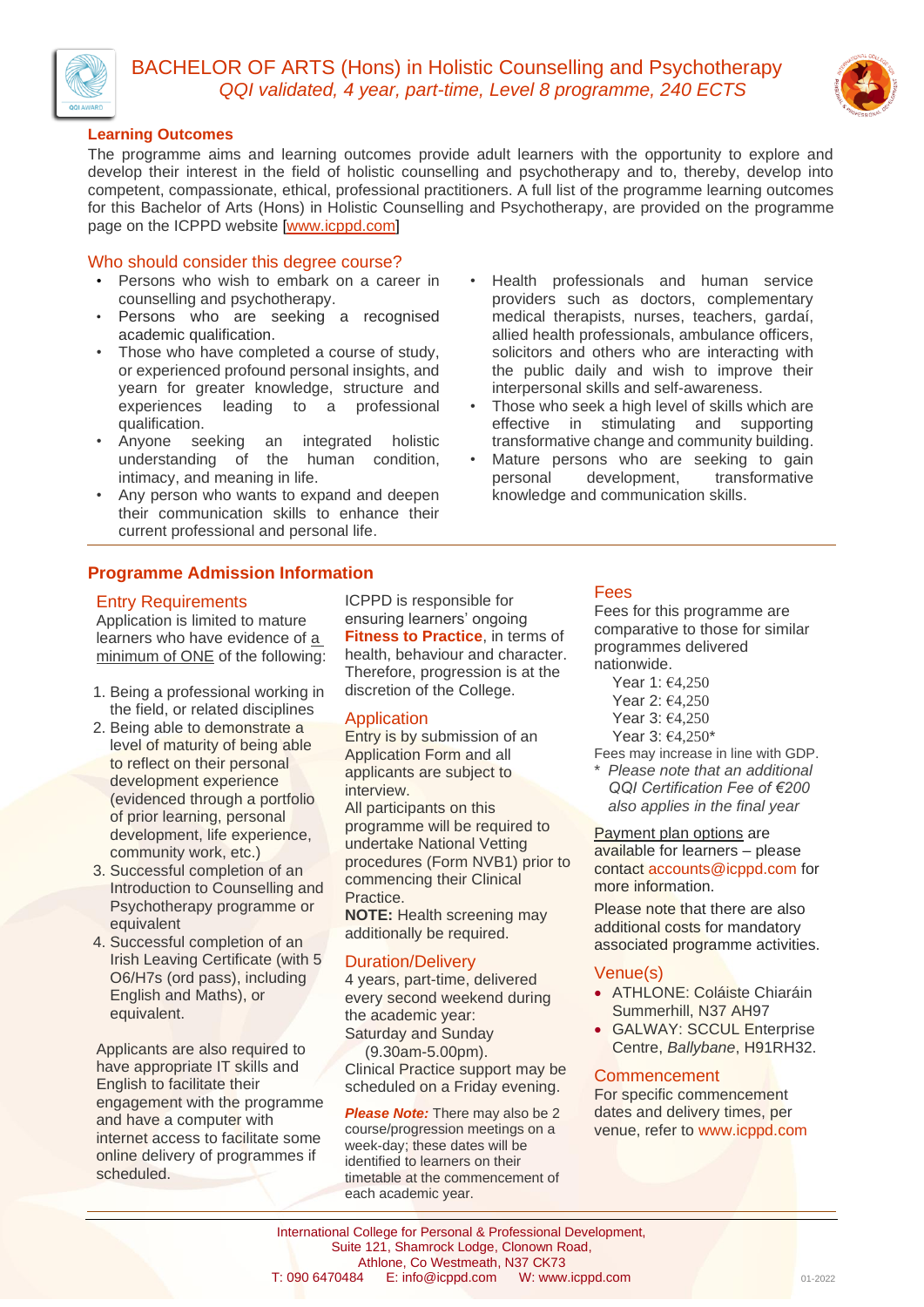

# BACHELOR OF ARTS (Hons) in Holistic Counselling and Psychotherapy *QQI validated, 4 year, part-time, Level 8 programme, 240 ECTS*



# **Syllabus Content**

This programme supports participants to develop self-awareness, knowledge, skills and competencies of counselling and psychotherapy from an integrative perspective and is unique in its holistic/spiritual/creative focus. The programme consists of the following modules:

#### **Year 1**

Learning to Learn Personal Development Introduction to Theory of Counselling and Psychotherapy Person-Centred Approach Counselling Skills and Practice Lifespan Development and the Journey Principle Holistic Approaches Cognitive Behavioural Approaches Group Process

#### **Year 2**

Gestalt Approach Ethics and Legal Issues Research Skills Loss and Bereavement Advanced Counselling Skills Psychodynamic Perspectives Group Process

#### **Year 3**

Psychosynthesis Psychotherapy Abnormal Psychology and Mental Health issues Family and Systemic Processes Professional Development Research Methods Group Process Clinical Practice 1

#### **Year 4**

Humanistic and Integrative Psychotherapy Trauma and Body Psychotherapy Understanding Psychopathology Research Project Clinical Practice 2

# **Additional Programme Information**

## Academic and Professional Requirements

In addition to meeting the academic requirements of the programme, learners are required to meet all of the relevant professional requirements, including those which determine fitness to practice.

## Personal Therapy

Learners are required to have completed a minimum of 80 sessions of personal counselling with an acceptable accredited therapist during the 4 years of this programme. A minimum of 20 hours in each academic year is required and a minimum of 40 sessions of which must be completed before clinical work commences.

*Note:* An additional fee is payable by the learner for personal therapy (to the therapist).

## **Supervision**

During Clinical Placement, learners are required to complete 1 hr of supervision for every 5 hrs' client work, with a minimum of 1 hrs supervision/month.

By the end of year 4, learners are required to have completed a minimum of 24-hrs' supervision and 1 hr initial consultation with an acceptable accredited external supervisor.

ICPPD also provides in-house group supervision, as required by the relevant professional bodies.

*Note:* An additional fee is payable by the learner to their external clinical supervisor.

# Additional (Integrated) Personal Development

During the programme, learners are invited to lead mini reflections/retreats as part of their creative and spiritual development. Throughout the first 3 years of the programme learners participate in, and experience group process as part of their personal and professional development.

#### Integration Weekend

*One does not become enlightened by imagining figures of light,* 

> *but by making the darkness conscious.*

> > *C.G. Jung*

There will be a mandatory integration event scheduled at the end of year 4. This event may be residential and will incur an additional fee (to be advised prior to academic year commencement).

#### Clinical Placement

From the beginning of year 3 to the end of year 4, learners are required to have completed 120 client sessions, under supervision in a suitable placement, and meet all other modules' requirements. ICPPD provides Insurance cover for learners while on Clinical Practice as part of their programme.

As part of, and to support Clinical Practice, ICPPD provides In-House Supervision, with an accredited supervisor, as required by IACP/professional bodies.

ICPPD provides external research supervision to learners in year 4, during the Research Module.

International College for Personal & Professional Development, Suite 121, Shamrock Lodge, Clonown Road, Athlone, Co Westmeath, N37 CK73 T: 090 6470484 E: info@icppd.com W: www.icppd.com 01-2022